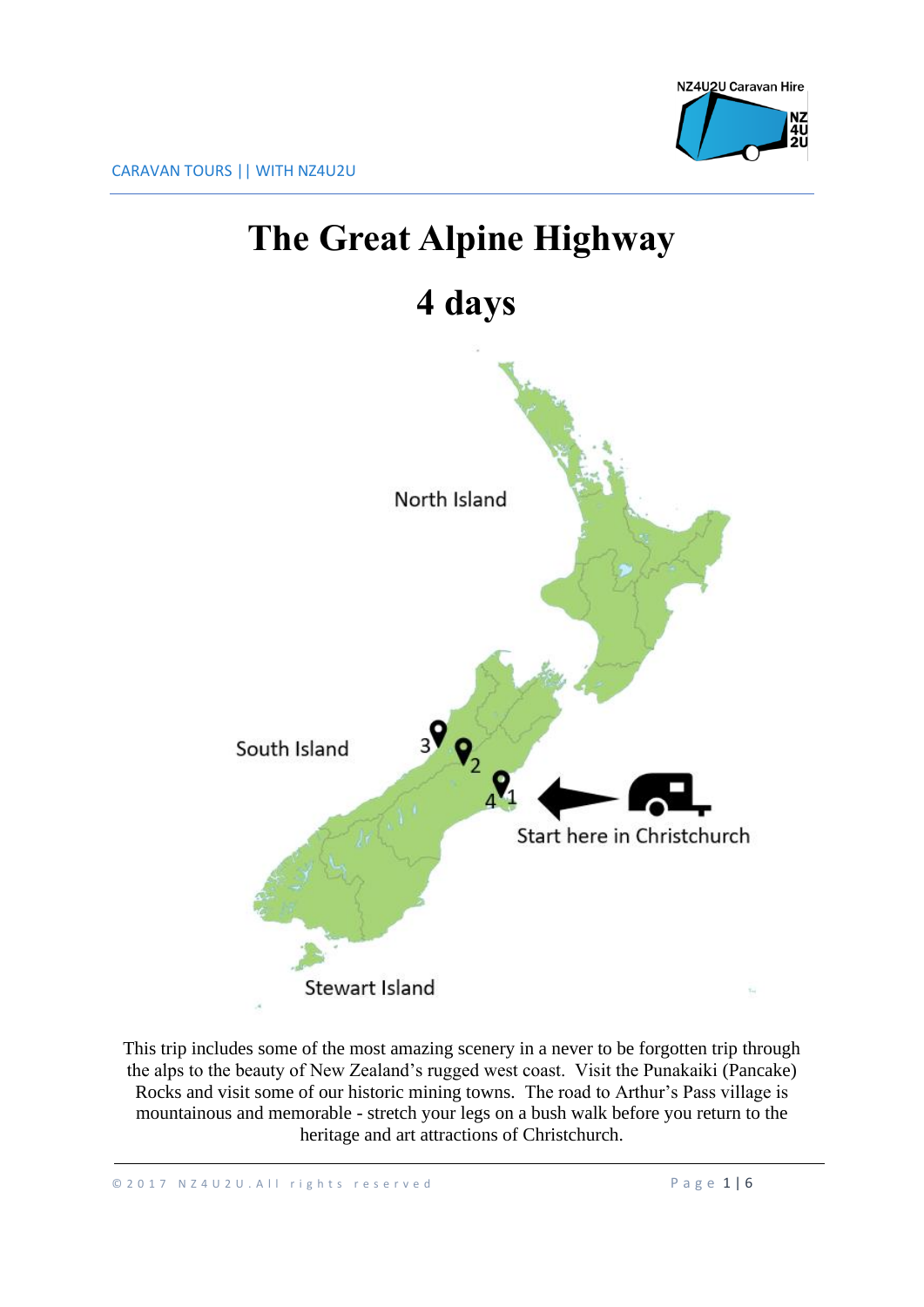

### **Day 1**

### **[Christchurch](https://www.google.co.nz/maps/place/Invercargill/@-46.4309941,168.3059633,12z/data=!3m1!4b1!4m5!3m4!1s0xa9d2c494ac1469d7:0xa00ef88e796a420!8m2!3d-46.4131866!4d168.3537731)**

Christchurch is traditionally New Zealand's most English city – imagined, laid out, planned and even settled by decree over in England. It was built around its Christ Church Cathedral and Four Avenues, furnished with the University of Canterbury and Christ's College, peopled by the first four ships, and fitted out with Neo Gothic architecture and glorious English gardens; a bit of old England in the South Pacific.

Christchurch is the South Island's largest city, known for its beautiful public gardens, old world charm and architecture, and its quaint and very walkable city centre. Much of this changed in the 2011 earthquakes when so much of the city was lost. However, the city is rising to the challenges, quite literally, and it is now home to funky and unique pop up malls, dozens of new buildings, high street, designer and boutique shops, a world class art gallery and museum, and restaurants galore.

Many of its heritage buildings have been restored, the beautiful Botanic Gardens remain, and the trams have returned to its streets. Take a punt down the Avon, check out the new civic areas along the river, enjoy the unique facades of New Regent Street, or go for a run at Hagley Park. Make sure you check out the transitional cardboard cathedral in the city centre, and the Margaret Mahy playground, designed with the help of the children of New Zealand to be the biggest and best play space in the country.

Outside of the city, Orana Wildlife Park hosts New Zealand's only gorilla encounter, and you may find a kiwi or two of the feathered kind both here and at Willowbank Nature Reserve, where you can also take in a Maori Cultural performance. For a bit of history, head out to Ferrymead, a purpose built 19th century village, where you can experience what colonial life was like for early inhabitants. Once there, spend some time at the shore at Sumner and Redcliffs and enjoy some fish and chips on the beach.

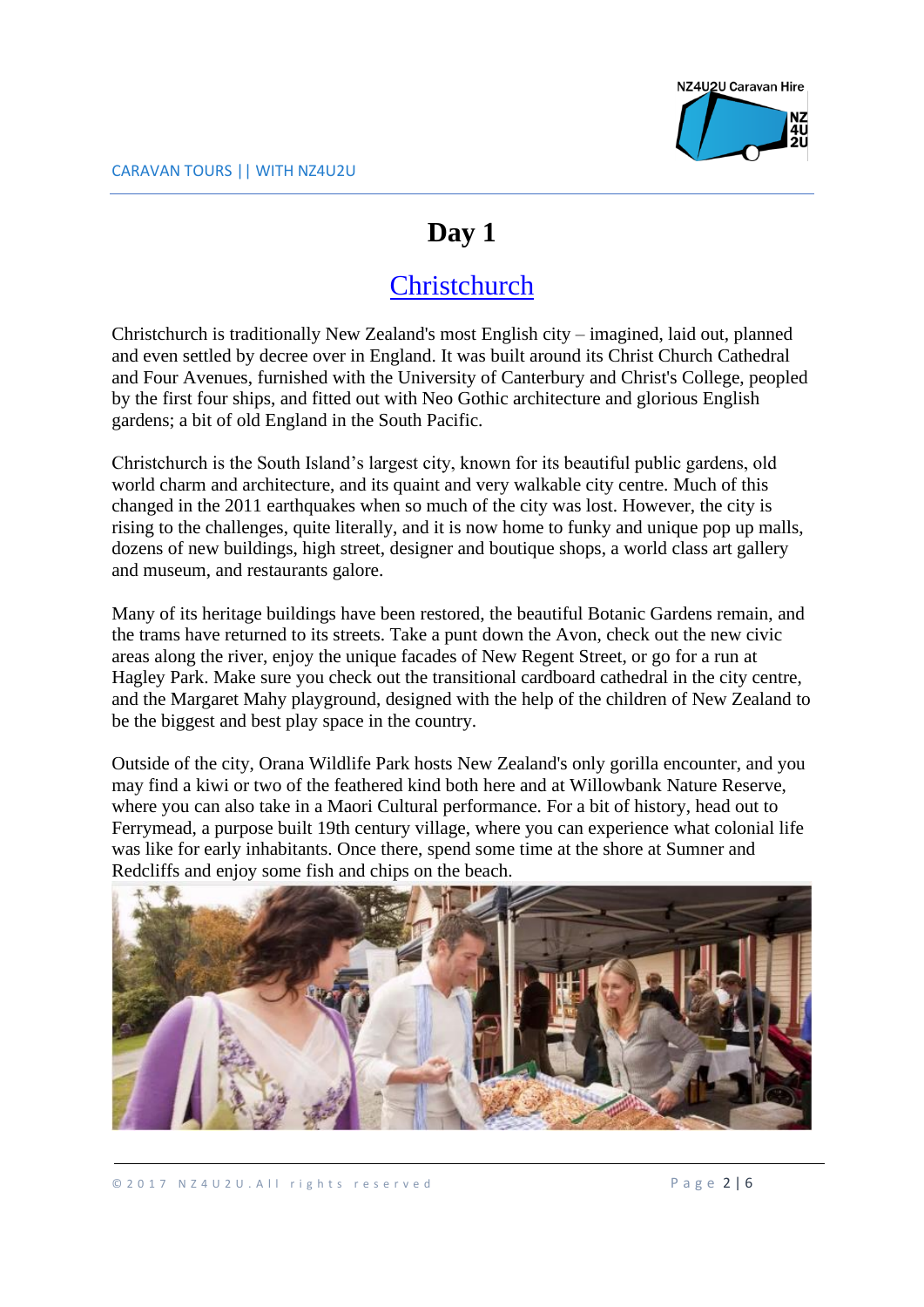

Recommended accommodation options:

| <b>Campground Option</b>           | <b>Free Parking Option</b> | <b>NZMCA Option</b> |
|------------------------------------|----------------------------|---------------------|
| North South Holiday Park           | Waimakariri River West     | NZMCA Weedons Park  |
| 530 Sawyers Arms Rd, Christchurch, | Harrs Rd,                  | 286 Jones Road,     |
| www.northsouth.co.nz               | Kaiapoi                    | Weedons             |
|                                    |                            | Christchurch South  |

### **Day 2**

### [Christchurch](https://www.google.co.nz/maps/place/Invercargill/@-46.4309941,168.3059633,12z/data=!3m1!4b1!4m5!3m4!1s0xa9d2c494ac1469d7:0xa00ef88e796a420!8m2!3d-46.4131866!4d168.3537731) **to** [Arthur's Pass](https://www.google.co.nz/maps/place/Arthur) **(2.5h)**

Head out from Christchurch and into the Canterbury Plains, a land of farms, rivers, and endless sky. Stop for lunch at the famous Sheffield Pie Shop or the Darfield Bakery. The road slowly begins to wind its way up into the foothills of the Southern Alps. Stop at Castle Hill and its ancient monolithic rock formations. They're loved by rock climbers, revered by local Maori, enjoyed by school groups galore, and on a clear day offer amazing views and unusual scenery.

Now head onto Arthur's Pass, a wonder of both sightseeing and engineering. Stop at the township for a hot drink and to have a look at the view. There is a range of walking trails here, from a ten-minute peek around, to full days of tramping. Be wary of leaving any food around, and keep an eye on your caravan – the large mountain parrots here, called kea, are very curious, very clever, and a little too friendly at times!

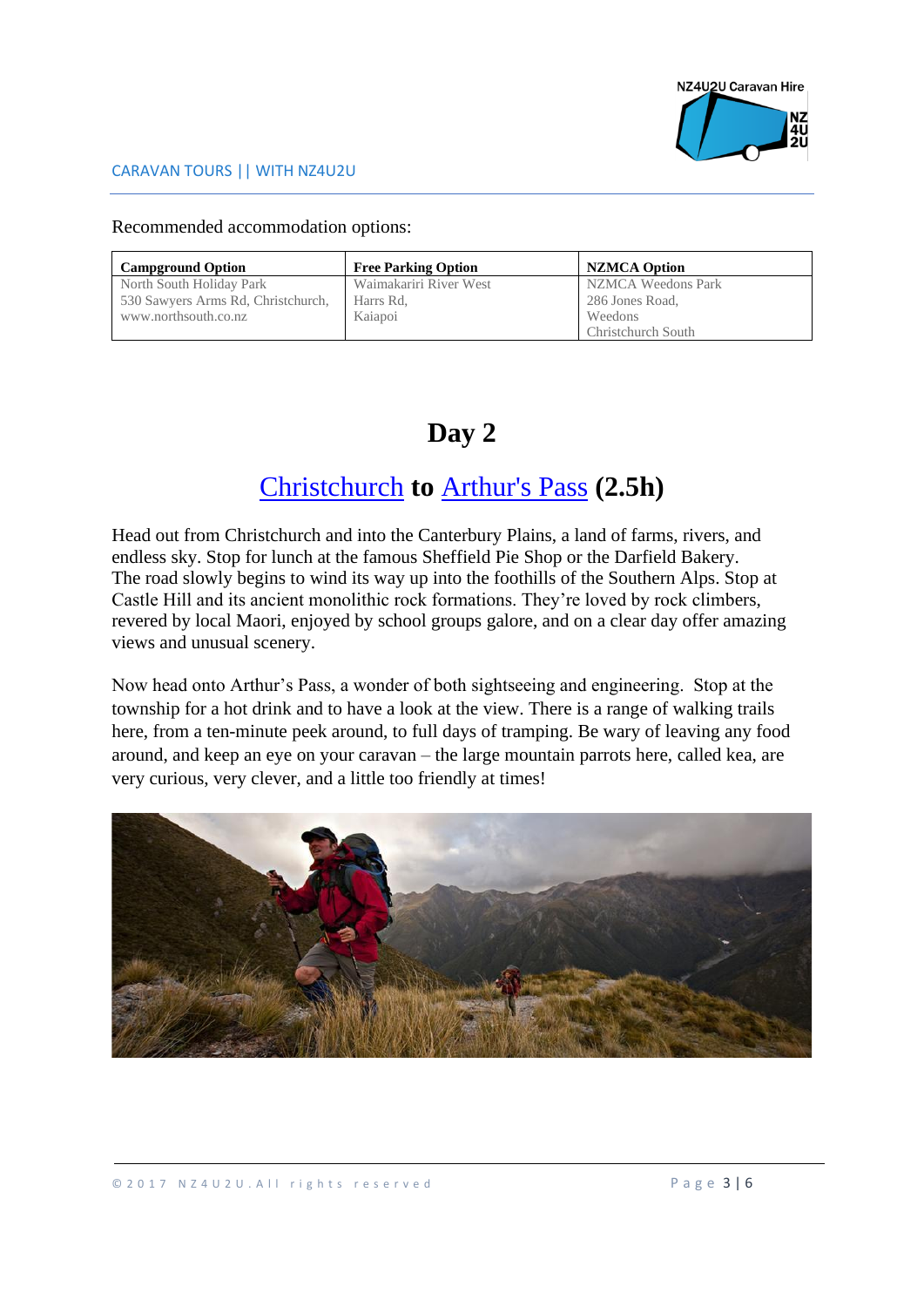

Recommended accommodation options:

| <b>Campground Option</b>        | <b>Free Parking Option</b> | <b>NZMCA Option</b>              |
|---------------------------------|----------------------------|----------------------------------|
| <b>Jacksons Retreat</b>         | Aitkens Rest Area          | <b>POP</b>                       |
| 4464 SH73, Alpine Hwy, Jacksons | Otira Hwy, Otira,          | The Sanctuary                    |
| www.jacksonsretreat.co.nz       | Westland                   | 126 West Coast Rd, Arthur's Pass |
|                                 |                            | National Park, Arthur's Pass     |

### **Day 3**

### [Arthur's Pass](https://www.google.co.nz/maps/place/Arthur) **to** [Greymouth](https://www.google.co.nz/maps/place/Greymouth/@-42.4920642,171.1071797,12z/data=!3m1!4b1!4m5!3m4!1s0x6d2f3fd94dd51053:0x500ef86847972a0!8m2!3d-42.4503925!4d171.2107623) **(1.5h)**

On the way north toward Greymouth, stop for a cup of tea while you admire the view at Otira lookout, one of the more famous scenes in New Zealand due to its rugged terrain and amazing viaduct. Descend the hills and you'll find yourself officially west of the divide and in one of the South Island's lushest locations: the rugged West Coast, with tracts of rainforest and far fewer people. West Coasters are a breed apart and proud of their laid-back, adaptable and openminded outlook on life. The area is famous for its gold mining history, when whole towns popped up overnight in the mid 19<sup>th</sup> century, their inhabitants attracted by the lure of gold and the work available in the many mines in the area. The gold ran out, but many of the people stayed and built lives in the challenging climate and landscape.

Greymouth has museums dedicated to its history and attractions such as Shanty Town, where visitors can try their luck at panning for gold while learning about gold mining history. Long before gold was discovered, the Maori knew the area as a source of pounamu/greenstone, a beautiful, hard, stone both sacred and useful to them. The West Coast is a great place to purchase pounamu, but it is best to buy it as a gift for others, and not for yourself.

Punakaiki, or the Pancake Rocks, is an attraction worth visiting, just a short drive from Greymouth. The visitors' centre is excellent and the walk to view the rocks is easy, pleasant, and full of photo opportunities.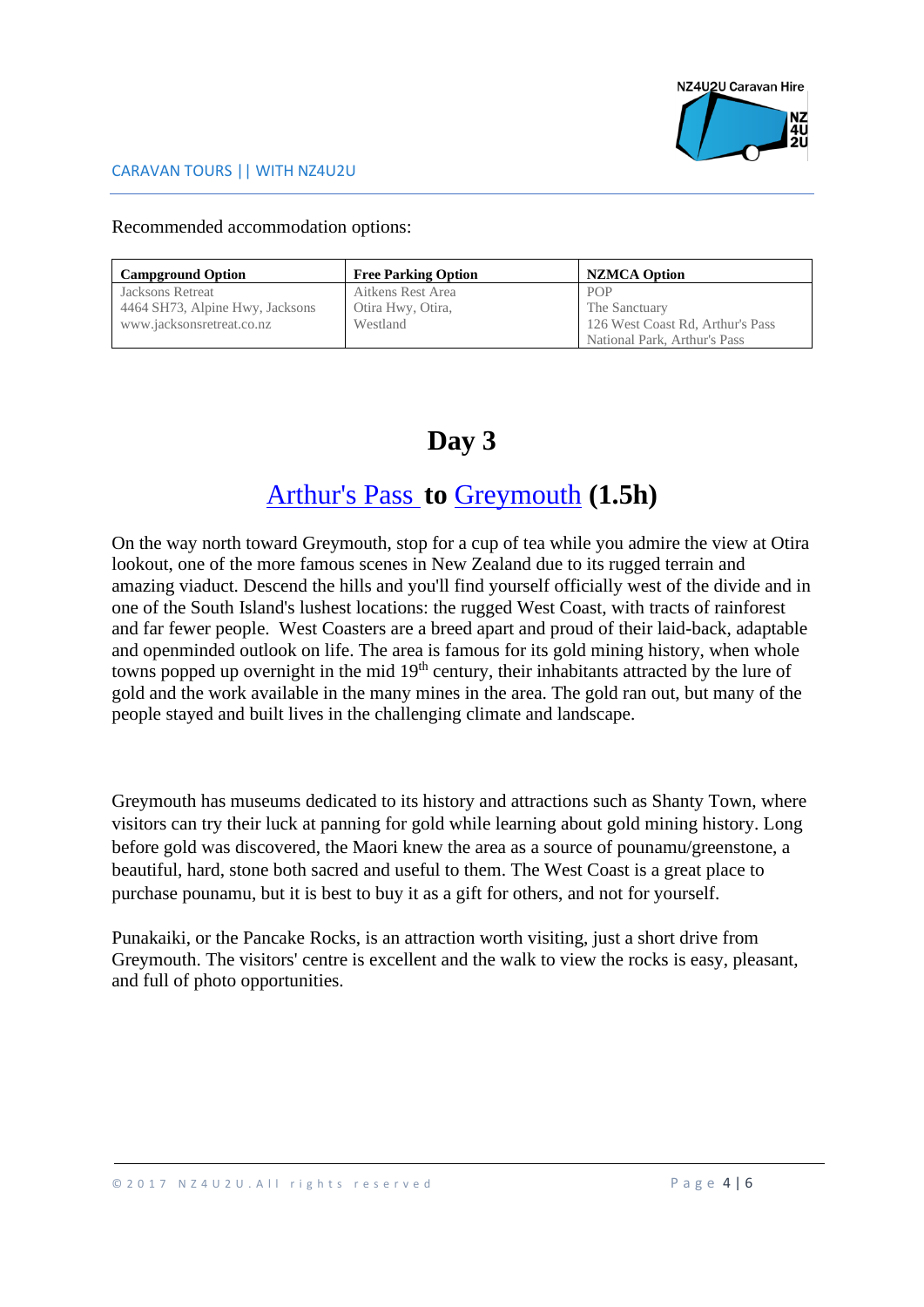

#### Recommended accommodation options:

| <b>Campground Option</b>     | <b>Free Parking Option</b>    | <b>NZMCA Option</b>  |
|------------------------------|-------------------------------|----------------------|
| Greymouth Kiwi Holiday Park  | Jellyman Park Beachfront Area | NZMCA Southside Park |
| 318 Main South Rd, Greymouth | Hill Quay,                    | 80B Ruatapu Rd       |
| www.greymouthkiwi.co.nz      | Greymouth                     | SH <sub>6</sub>      |
|                              |                               | Hokitika             |

### **Day 4**

#### [Greymouth](https://www.google.co.nz/maps/place/Greymouth/@-42.4920642,171.1071797,12z/data=!3m1!4b1!4m5!3m4!1s0x6d2f3fd94dd51053:0x500ef86847972a0!8m2!3d-42.4503925!4d171.2107623) **to** [Christchurch](https://www.google.co.nz/maps/place/Invercargill/@-46.4309941,168.3059633,12z/data=!3m1!4b1!4m5!3m4!1s0xa9d2c494ac1469d7:0xa00ef88e796a420!8m2!3d-46.4131866!4d168.3537731) **(3.5h)**

From here you can choose to retrace your steps or spend another night and enjoy a scenic return trip via the Lewis Pass. This small detour will be worthwhile for the scenery alone.

If you choose to stay the night in Greymouth, consider a day trip north to Westport, and beyond and up to Deniston, a historic mining town at the top of the hill. Read more about this fascinating New Zealand story as you go along your trip and enjoy the views and small towns along the wild West Coast.